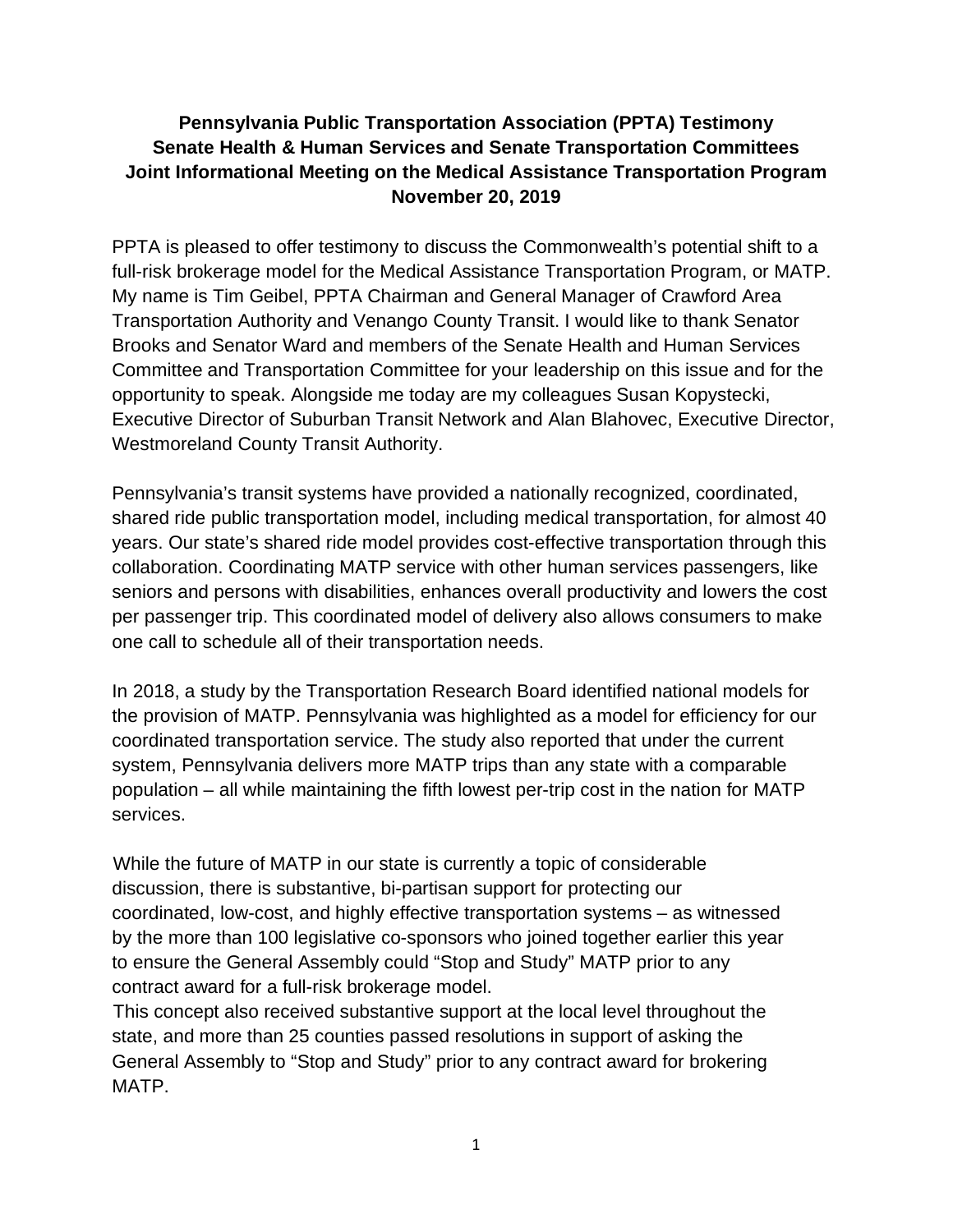As part of this proceeding, it is important to note that the requirement originally set forth in the 2018 legislation, Act 40, has been met. The Department of Human Services (DHS) does not have to do proceed with awarding a full-risk brokerage contract and in fact, there are many reasons why they should not:

- Full-risk brokerage threatens the decimation of rural transit across our state;
- Full-risk brokerage removes all input from local officials and communities;
- Full-risk brokerage negatively impacts MATP riders through safety concerns, loss of coordination with transit resulting in significant confusion in scheduling;
- Fragmenting coordination means riders pay more, yet get less service;

Under the current system, the Commonwealth only pays for trips that are actually provided. Under the full-risk broker model as structured by DHS in the Request for Applications (RFA), brokers will be paid by the number of members they manage, not the number of trips provided. This builds in a financial incentive for the full-risk broker to actually provide *fewer* trips and earn *more* profit, all at the expense of taxpayers and perhaps most importantly, those who depend on these vital services as a lifeline.

Ultimately, a full-risk brokerage will translate to fewer medical trips for Pennsylvanians and increased costs to taxpayers – a trend that has been repeated again and again in states across the nation upon converting to a full-risk broker for MATP. A full risk brokerage model for MATP services works against decades of state investment into coordinated transportation, fragmenting a system that currently creates efficiencies, as well as a greater provision of service, especially in rural areas. If MATP trips are removed from the coordinated service model, transit providers will be forced to either cut or discontinue service in communities, raise fares to offset the cost increases, or both.

In addition to the consequential impacts on consumers, converting to a full-risk brokerage model will result in other unforeseen impacts and unintended consequences, including:

- Increased burdens on already oversubscribed state funding sources, such as Lottery funds for the Shared Ride Transportation Program; and
- Reduced federal formula transportation funding, as separating out MATP rides from the current delivery model will diminish ridership numbers that currently count toward the formula used to determine federal funding for Pennsylvania.

Across the state, MATP exceeds 30% of the shared ride/paratransit programs. Removing MATP from the coordinated system will result in the need to increase revenue from the remaining funding sources, including the MATP Program, thereby increasing the cost to the Commonwealth by at least 23%, or \$31.5 million annually.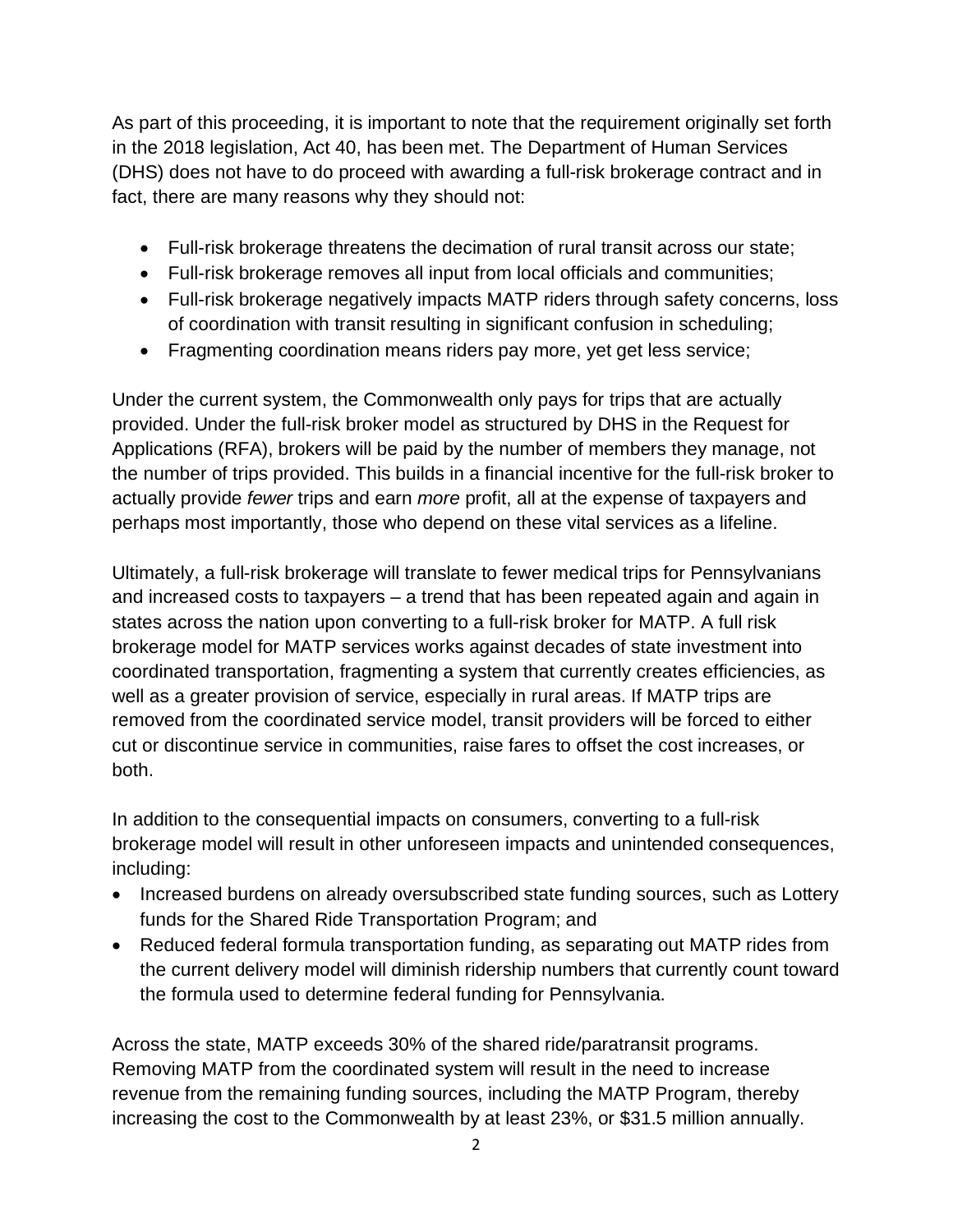Looking to the national level, there are no documented studies that highlight cost savings to states that choose to implement a full-risk brokerage model.

We have included as part of our testimony a simple illustration that shows how shared ride costs are impacted by the loss of MATP trips. The left side of the document shows an example of how three coordinated trips cover the cost of the hourly service. The right side of the document shows what happens when the MATP trip is removed from the coordinated service. As you can see from this example, the cost for removing one of these trips results in a 50% increase in fares for trips for seniors and persons with disabilities.

Through a substantive national review of literature, PPTA has gathered extensive information regarding states' experiences and ultimately, the failures of the full-risk brokerage model including: failed broker transitions, stranded passengers, fines to full risk brokers for non-compliance and more. The literature also substantiates how across the nation, full-risk brokerages have led to increased costs and significant increases in consumer complaints, all while leaving medical transportation riders without dependable transportation.

Below, we offer insight into experiences in other states to demonstrate some of the many impacts caused as a result of moving to a full-risk brokerage model:

# **Texas**

According to a report issued by the Texas Legislative Budget Board in 2017, Texas' conversion of MATP to a full-risk broker model was intended to improve the costeffectiveness of the program, but has not achieved this goal. After the implementation of a full-risk brokerage model, costs increased by 400%, access to service decreased, ridership declined by 50%, consumer complaints increased 300%, and fines were assessed to full risk brokers.

**Costs**: Costs increased by approximately \$316.5 million since the introduction of fullrisk brokers. Legislative Budget Board staff estimates full-risk broker model costs were approximately \$120.2 million more in Fiscal Year 2016 than the prior fee-for-service model– all while serving less consumers and providing fewer trips.

**Access Trends**: Over this same six-year period, the percent of Medicaid clients actually served by the MATP program decreased by 50%. This decrease did not however result in any savings or lower costs to the state, rather, costs more than doubled as noted above.

**Quality Trends**: Complaints from MATP consumers more than tripled.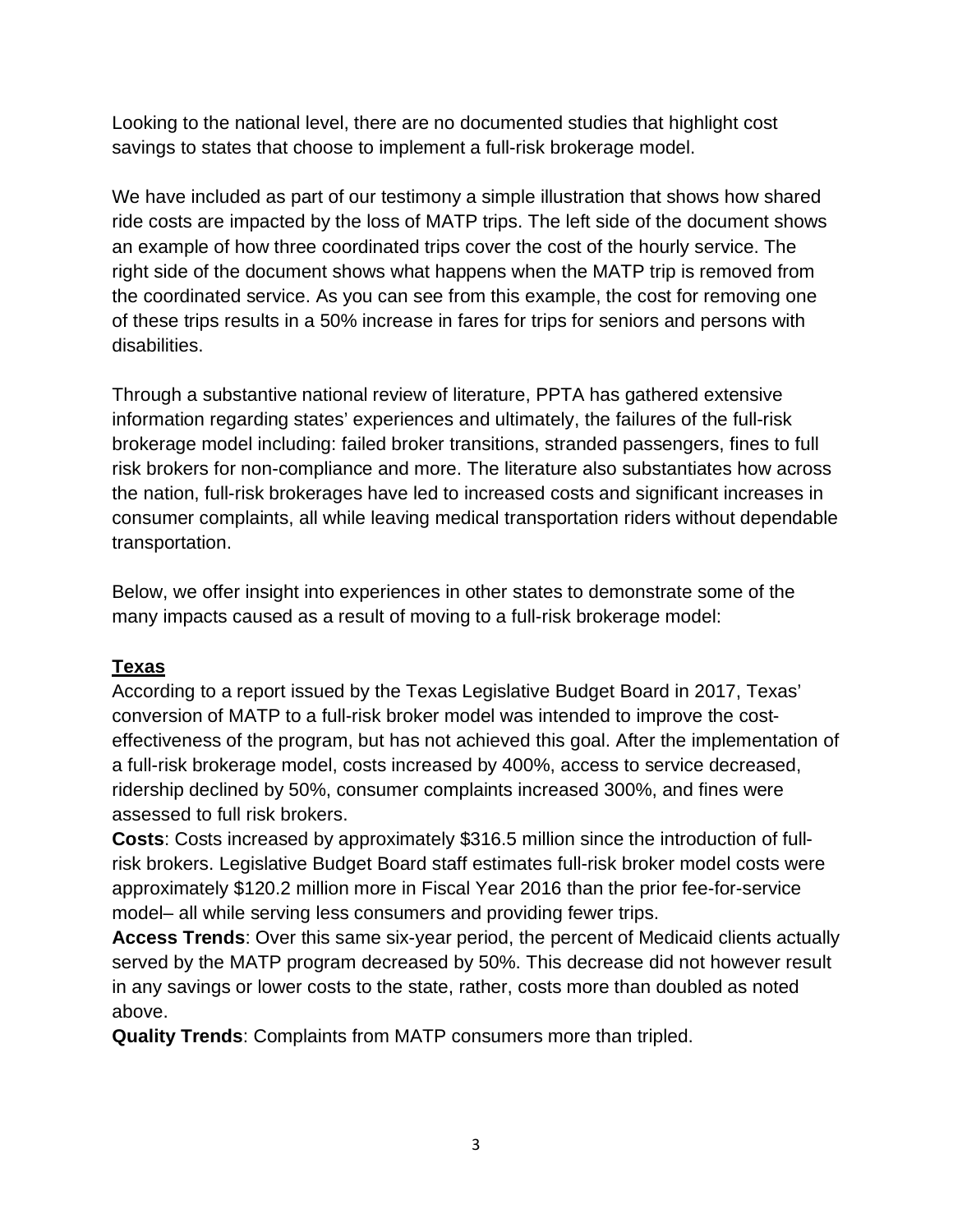# **South Carolina**

In 2007, the South Carolina Department of Health and Human Services introduced and implemented a brokerage for MATP. The following is one example of how many regional transit authorities in the state were impacted by this conversion.

# *Santee Wateree Regional Transportation Authority (SWRTA)*

SWRTA is the public transportation provider for the Santee Lynches Region, which consists of four counties. Prior to the brokerage implementation, SWRTA also provided MATP service in three additional counties. SWRTA contracted with the broker for MATP service as part of the new model.

Challenges faced by SWRTA after implementation included:

- Detrimental decline in MATP trips over the five-year period;
- 60% reduction in workforce:
- 59% reduction in revenue vehicles; and
- Significant variation in trips per day ranging from 300 trips one day to 100 trips the following day.

In 2012, most public transit providers ended their contract with the full-risk broker, as the public transit providers were operating the program at a loss.

# **Maine**

In 2014, Maine moved from a fee-for-service model to a regional, risk-based broker model. State officials claimed they were pressured by the Center for Medicare and Medicaid Services (CMS) to change their system. The state also claimed the change to a risk-based broker would be cost-neutral; however, program costs escalated by \$5.4 million in the first full year Maine utilized a brokerage.

## **New Jersey**

In July, 2009, New Jersey changed its county-based, fee-for-service medical transportation to a full-risk brokerage model, ending the administration of medical transportation at the county level. As a result:

- Less than one-third of county-based, public transportation providers currently contract with the broker;
- Service hours, geographic coverage, and riders served have all decreased as a result of the diminished funding in counties with no MATP broker contract because of the fragmentation of services; and
- The average cost per trip has increased due to the decline in coordination.

In 2017, the New Jersey State Auditor issued a report on their audit of the Department of Human Services Transportation Broker Services contract for fiscal years 2015 and 2016. The report concluded that the broker services rates were not reasonable when compared to the direct transportation costs of the prior model. The State Auditor's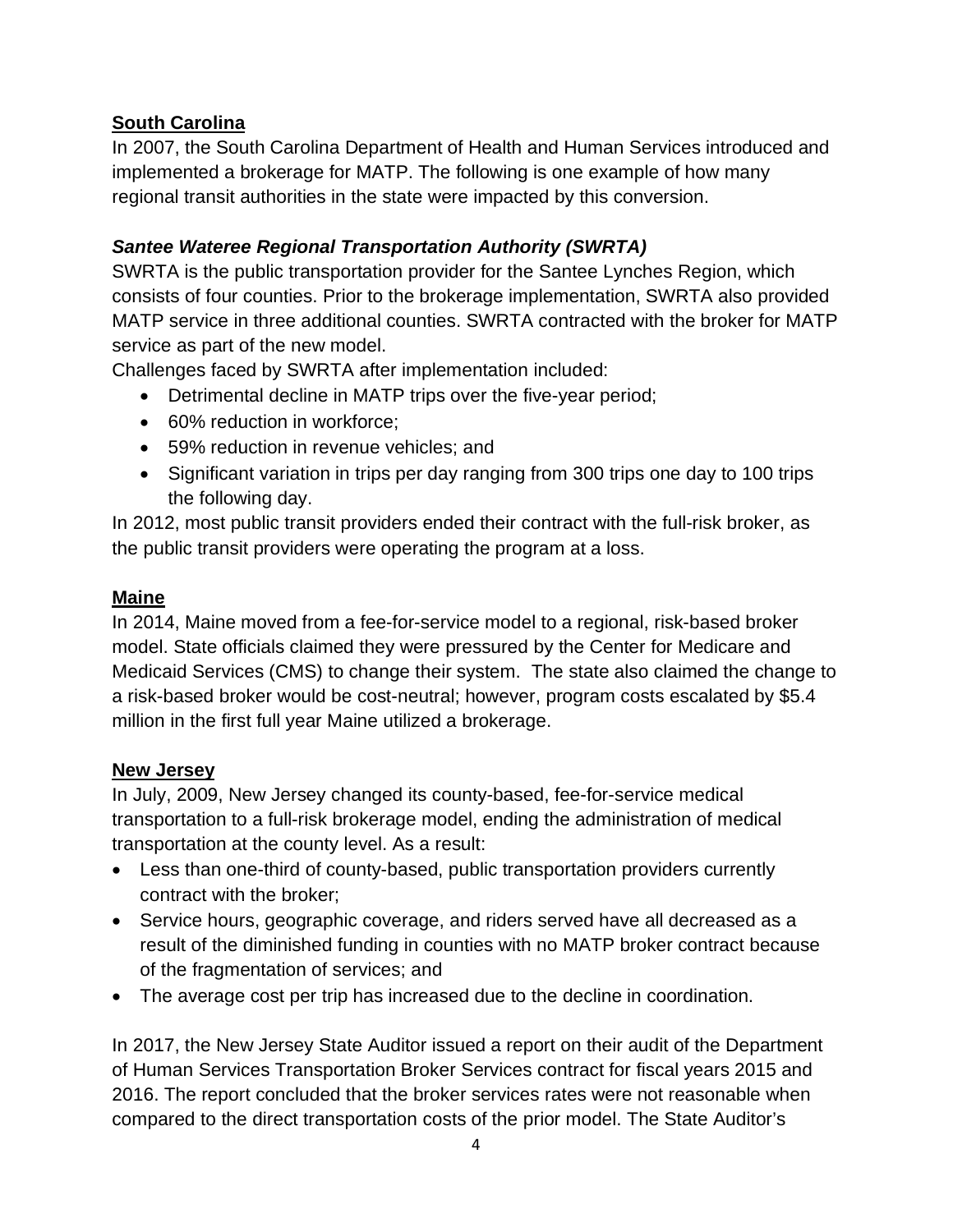calculation disclosed an excess capitation amount for the broker of at least \$20.8 million during the two-year period.

DHS has the right to halt the RFA process prior to making an award recommendation. Quoting from the RFA: "The Department has the discretion to reject all applications or cancel the RFA, at any time prior to the time an agreement is fully executed." CMS cannot force a state to convert to a full-risk brokerage model, as states retain the right to self-select how MATP is administered.

At the October 28, 2019 House Transportation Committee Informational meeting, DHS testimony indicated that the final report coming out of the analysis required by legislation will not make any recommendations. Given the language in Act 19 of 2019, DHS could immediately move forward with and award a contract once this analysis is complete, without awaiting consideration by, or input from, the General Assembly. When questioned at the Informational meeting regarding a potential award, DHS indicated that they are legislatively required to make an award and will thoughtfully consider the proposals moving forward with a potential award made within 2-3 months following the submission of DHS's final analysis.

PPTA believes the intent of the legislation dictates otherwise and that the General Assembly must have the opportunity to review the analysis and consider all available options for the path forward.

Additionally at the Informational meeting questions were raised regarding additional methods for MATP delivery. Pennsylvania is not in a position where the only options for MATP are the current model or a full-risk brokerage contract. CMS affords the states the ability to operate under various models of brokerage which can include and is not limited to contracted brokers, government entity brokers or non-profit brokers. Testimony and questions answered at the Informational meeting focused on the concept of a Governmental entity broker and the potential of PennDOT to act as a broker. This concept could be an approved method of MATP service delivery that could afford the State the same level of reimbursement as a full-risk brokerage model all while ensuring the integrity of coordinated human service transportation.

For all of the reasons outlined above, we believe the implementation of a full-risk brokerage model as outlined in the RFA should not be pursued.

## **PPTA respectfully asks the following as part of the path forward on this issue:**

• No full-risk broker award be made by DHS before the General Assembly has the opportunity to review the legislatively mandated analysis, provide recommendations, and direct DHS with next steps.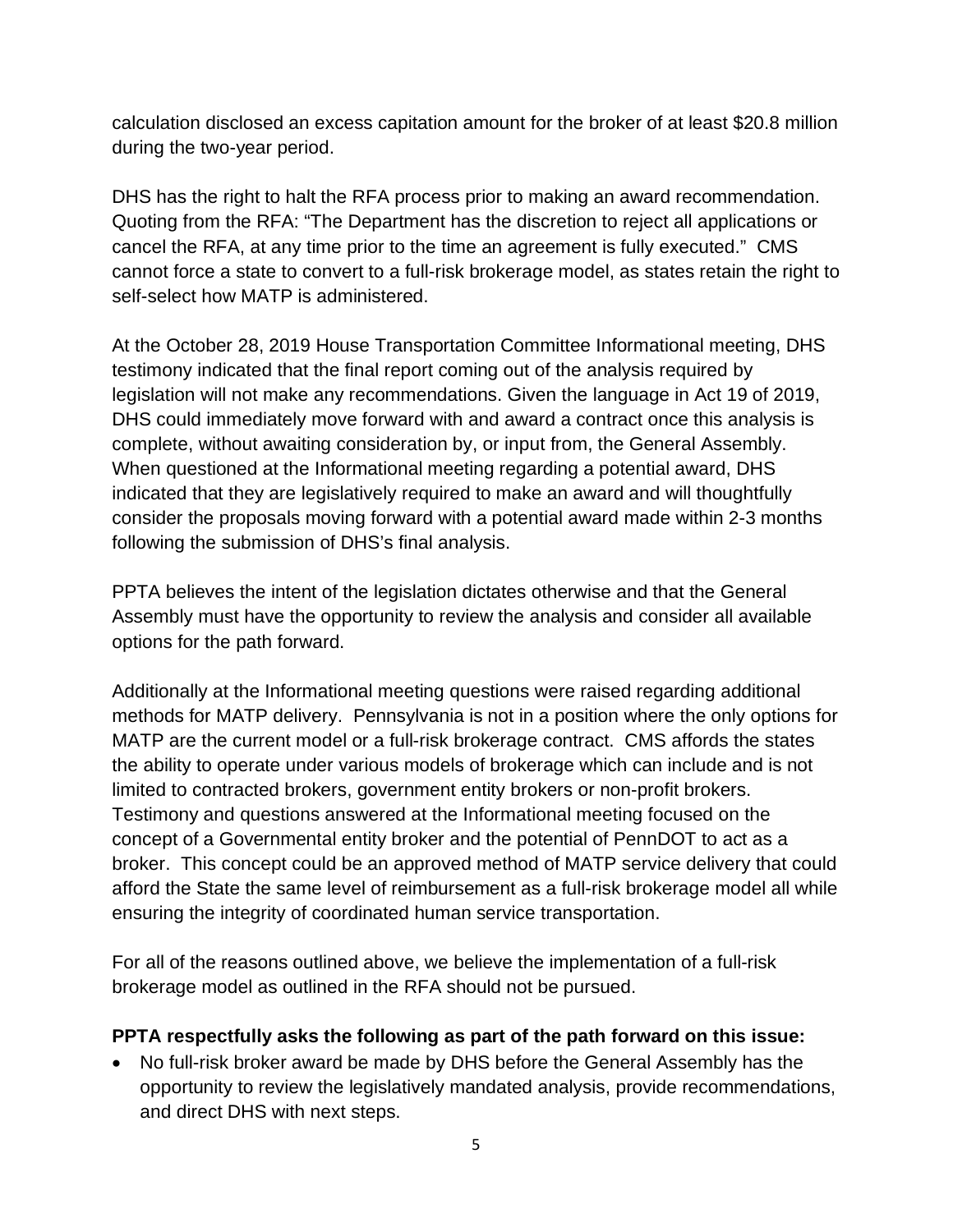• Give thoughtful consideration to alternative broker models that would ensure the continued coordination of all human service transportation programs.

In conclusion, PPTA supports a delivery system for MATP that is cost efficient, allows for local input and is fully coordinated with Human Service Transportation across all 67 counties in the Commonwealth. We believe there is great value in looking beyond a fullrisk brokerage model as part of the path forward. A more in-depth analysis of various options is found in the attached document titled "PPTA White Paper on Public Brokers and DOTs."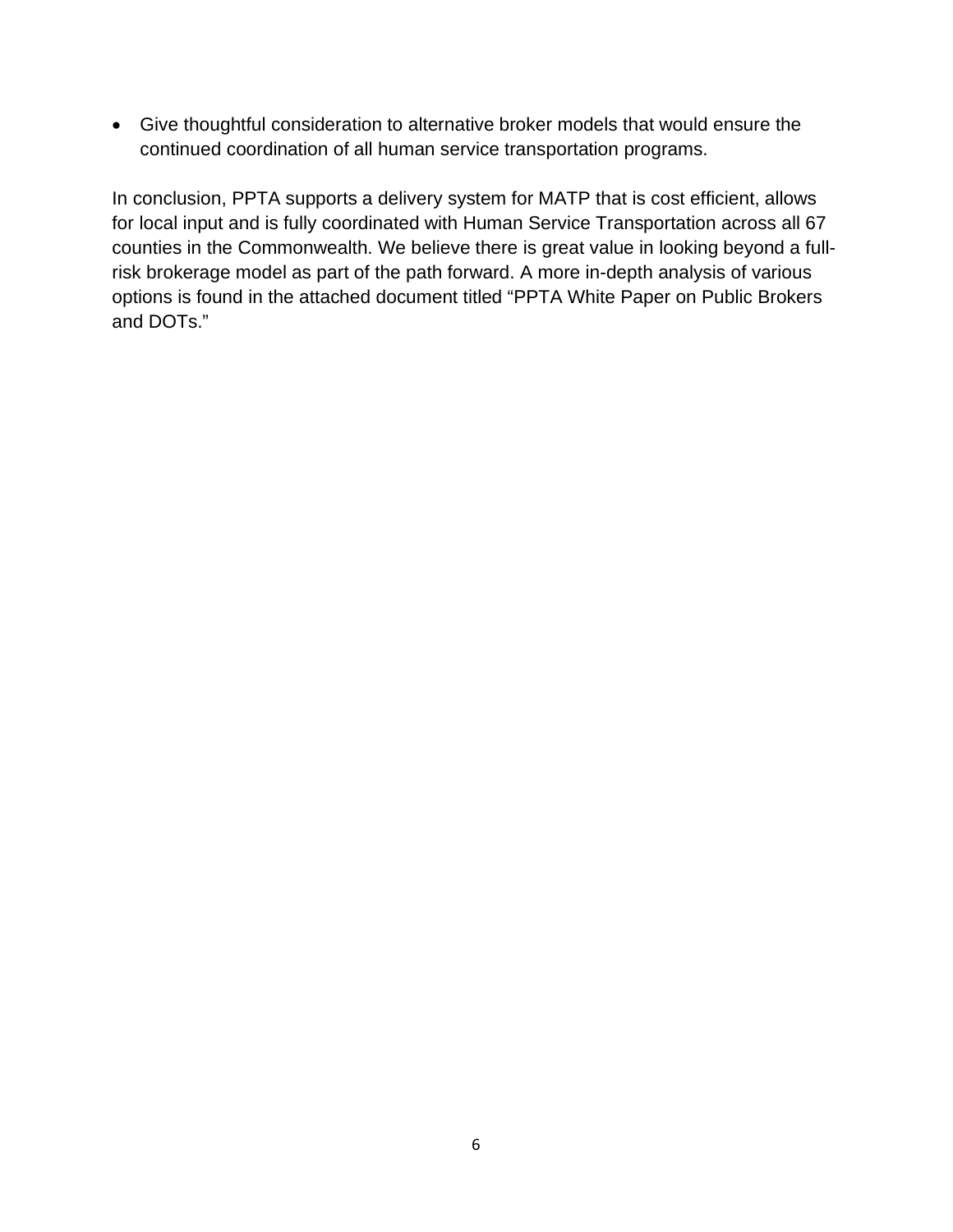# **Shared Ride - MATP Broker Impact**



# **COST OF SERVICE = \$48/HR**

| <b>REVENUE:</b>          | <b>REVENUE:</b>                |                          |
|--------------------------|--------------------------------|--------------------------|
|                          | <b>Existing Fare Structure</b> | Fare Increase            |
| \$16<br>\$16<br>$+$ \$16 | \$00<br>\$16<br>$+$ \$16       | \$00<br>\$24<br>$+$ \$24 |
| \$48                     | \$32                           | \$48                     |
|                          |                                |                          |

This scenario results in a 50% cost increase.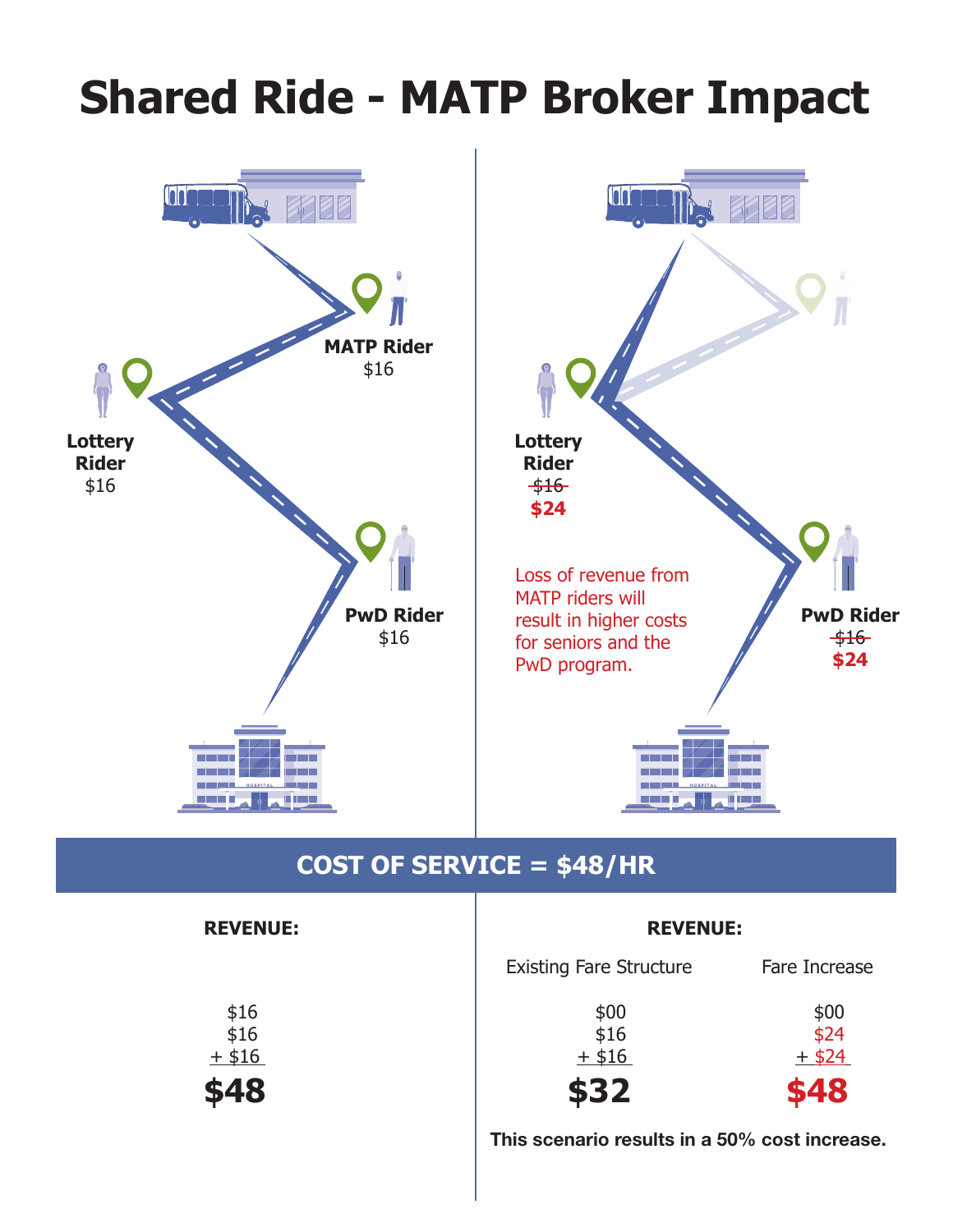### **How Should Pennsylvania Deliver its Medical Assistance Transportation Program?**

The PA Public Transportation Association (PPTA) supports a delivery system for the Medical Assistance Transportation Program (MATP) that is flexible, cost efficient, and maintains a coordinated, one-stop shop for all human service transportation needs. PPTA believes there is great value in looking beyond a full-risk brokerage model to deliver MATP. The current method of delivery complies with the Centers for Medicare & Medicaid Services (CMS) regulations and is cost effective and efficient. As such, consideration should be given to continue this long-standing, nationally recognized model. If the Commonwealth or the Department of Human Services (DHS) is seeking to utilize an alternative approach for MATP, a number of different options exist, some of which are outlined below.

### **Overview**

The Medicaid program is operated as a state-federal partnership offering considerable flexibility and variety between states with respect to service delivery. Each state administers its own Medicaid program, consistent with CMS regulations and guidelines. The state role in administering the Medicaid program means there are significant state-to-state variations in program policies and operation, including MATP.

State spending for MATP can be reimbursed as a medical service expense or as an administrative expense for the purposes of federal matching. States choose the type of reimbursement, which in turn determines the federal reimbursement rate and the extent of the corresponding federal regulations. Under the administrative expense option, states have greater flexibility in the delivery of MATP service.

Listed below are several methods states utilize to operate MATP.

### **Pennsylvania's Current Model**

Pennsylvania is reimbursed for MATP as an administrative expense in 66 of 67 counties\*. Under the administrative expense option, Pennsylvania has greater flexibility in the delivery of MATP service. The Commonwealth's current method of delivery has been highlighted as a national model of efficiency for coordinated service, as Pennsylvania maintains the fifth lowest cost per trip in the nation while also delivering more MATP trips than any state with a comparable population. Many other states in the country also operate an administrative model for MATP.

### **Brokerage Model**

The Deficit Reduction Act (DRA) of 2008 provided states with the flexibility to establish a MATP broker without regard to statutory requirement through a State Plan Amendment. The DRA places specific requirements on states including conditions for governmental brokers. DHS is currently pursuing this method to implement a regional brokerage as a result of Act 40 of 2018.

### **Waivers**

The Social Security Act allows states to waive some of the federal requirements in the State Plan, with CMS approval. Many states use waivers for MATP. Waivers do not include the limitations of the DRA for governmental brokers. The two primary types of waivers for MATP are:

• **Section 1115 Demonstration Waivers.** States can apply for waivers to test and implement approaches that diverge from federal Medicaid rules. The purpose of these demonstrations is to use innovative service delivery systems that improve care, increase efficiency, and reduce costs.